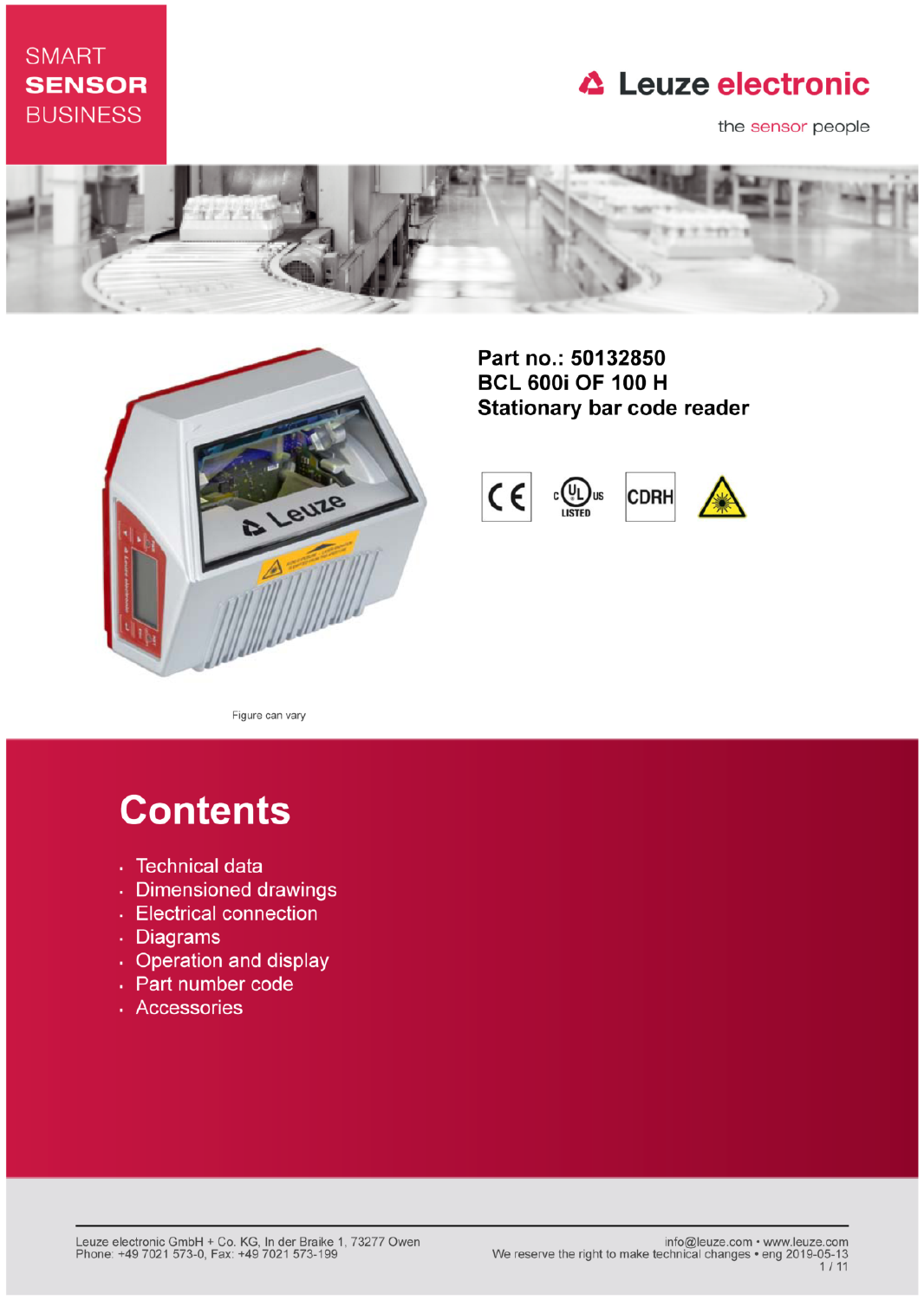### Part no.: 50132850 – BCL 600i OF 100 H – Stationary bar code reader

#### **Technical data**

| <b>Basic data</b>                        |                                                                                                                                                        |  |
|------------------------------------------|--------------------------------------------------------------------------------------------------------------------------------------------------------|--|
| Series                                   | <b>BCL 600i</b>                                                                                                                                        |  |
|                                          |                                                                                                                                                        |  |
| <b>Functions</b>                         |                                                                                                                                                        |  |
| Functions                                | Alignment mode<br>AutoConfig<br>AutoControl<br>AutoReflAct<br>Code fragment technology<br>Heating<br><b>LED</b> indicator<br>Reference code comparison |  |
|                                          |                                                                                                                                                        |  |
| <b>Read data</b><br>Code types, readable | 2/5 Interleaved<br>Codabar<br>Code 128<br>Code 39<br>Code 93<br><b>EAN 128</b><br>EAN/UPC<br><b>GS1 Databar Omnidirectional</b>                        |  |
| Scanning rate, typical                   | 800 scans/s                                                                                                                                            |  |
| Bar codes per reading gate, max. number  | 64 Piece(s)                                                                                                                                            |  |
|                                          |                                                                                                                                                        |  |
| <b>Optical data</b>                      |                                                                                                                                                        |  |
| Reading distance                         | 450  1,450 mm                                                                                                                                          |  |
| Light source                             | Laser, Blue                                                                                                                                            |  |
| Laser light wavelength                   | 405 nm                                                                                                                                                 |  |
| Laser class                              | 2, IEC/EN 60825-1:2007                                                                                                                                 |  |
| Transmitted-signal shape                 | Continuous                                                                                                                                             |  |
| Bar code contrast (PCS)                  | 60 %                                                                                                                                                   |  |
| Modulus size                             | $0.30.5$ mm                                                                                                                                            |  |
| Reading method                           | Oscillating-mirror scanner                                                                                                                             |  |
| Beam deflection                          | Via rotating polygon wheel + stepping motor with mirror                                                                                                |  |
| Light beam exit                          | Zero position at side at angle less than 90°                                                                                                           |  |
| Oscillating mirror frequency             | 10 Hz                                                                                                                                                  |  |
| Max. swivel angle                        | $20^{\circ}$                                                                                                                                           |  |
|                                          |                                                                                                                                                        |  |
| <b>Electrical data</b>                   |                                                                                                                                                        |  |
| Protective circuit                       | Polarity reversal protection                                                                                                                           |  |
| <b>Performance data</b>                  |                                                                                                                                                        |  |
| Supply voltage U <sub>B</sub>            | $1030$ V , DC                                                                                                                                          |  |
| Power consumption, max.                  | 10 W                                                                                                                                                   |  |
| <b>Inputs/outputs selectable</b>         |                                                                                                                                                        |  |
| Output current, max.                     | 60 mA                                                                                                                                                  |  |
| Number of inputs/outputs selectable      | 4 Piece(s)                                                                                                                                             |  |
| Voltage type, outputs                    | DC                                                                                                                                                     |  |
| Switching voltage, outputs               | Typ. $U_B / 0 V$                                                                                                                                       |  |
| Voltage type, inputs                     | $\mathsf{DC}$                                                                                                                                          |  |
| Switching voltage, inputs                | Typ. U <sub>B</sub> / 0 V                                                                                                                              |  |
| Input current, max.                      | 8 mA                                                                                                                                                   |  |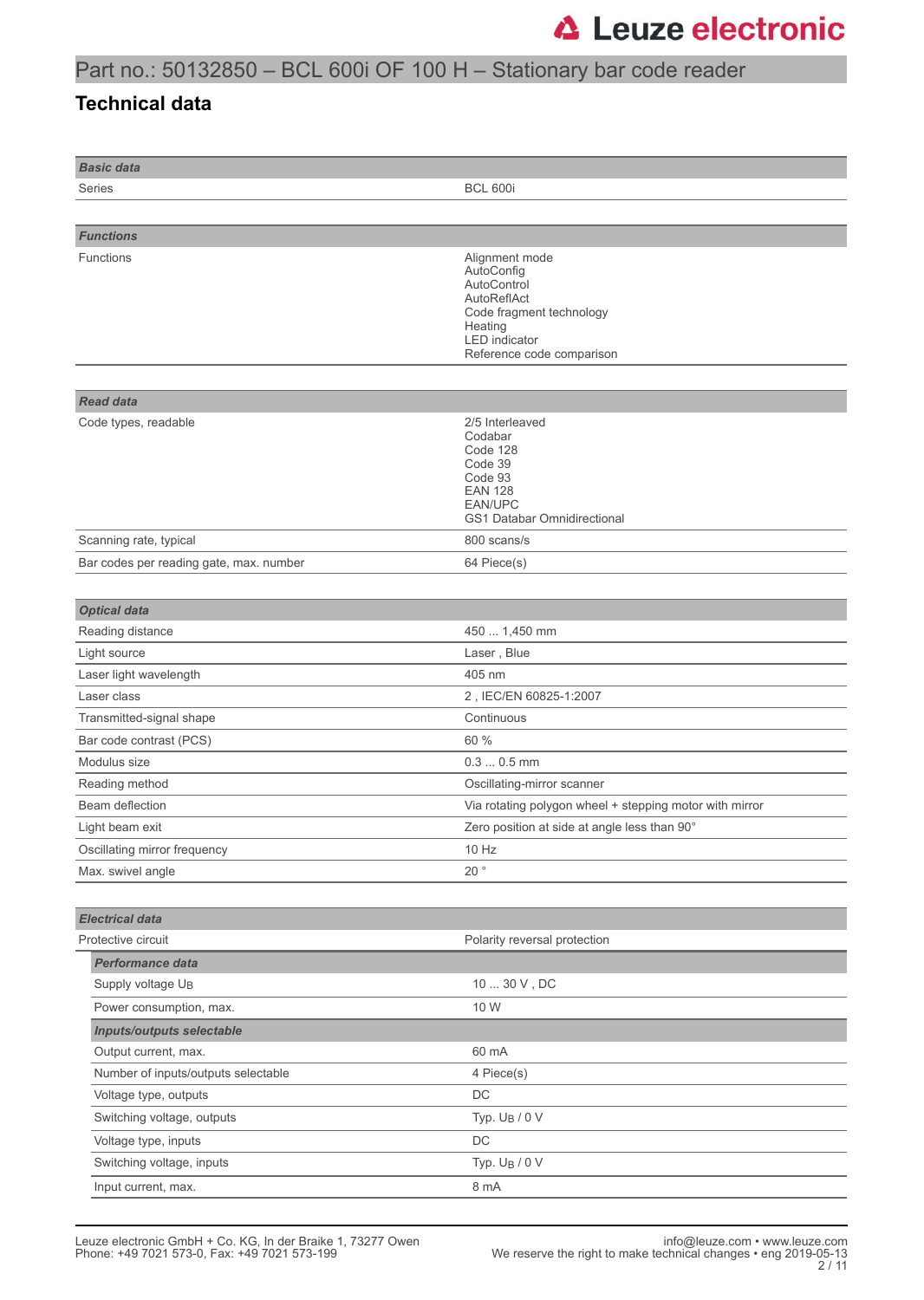### Part no.: 50132850 – BCL 600i OF 100 H – Stationary bar code reader

| <b>Interface</b>         |                                       |  |
|--------------------------|---------------------------------------|--|
| Type                     | RS 232, RS 422, RS 485                |  |
| <b>RS 232</b>            |                                       |  |
| Function                 | Process                               |  |
| Transmission speed       | 4,800  115,400 Bd                     |  |
| Data format              | Adjustable                            |  |
| Start bit                | 1                                     |  |
| Data bit                 | 7,8                                   |  |
| Stop bit                 | 1.2                                   |  |
| Parity                   | None                                  |  |
| Transmission protocol    | Adjustable                            |  |
| Data encoding            | <b>ASCII</b>                          |  |
| <b>RS 422</b>            |                                       |  |
| Function                 | Process                               |  |
| Transmission speed       | 4,800  115,400 Bd                     |  |
| Data format              | Adjustable                            |  |
| Start bit                | $\mathbf{1}$                          |  |
| Data bit                 | 7, 8 data bits                        |  |
| Stop bit                 | 1, 2 stop bits                        |  |
| Transmission protocol    | Adjustable                            |  |
| Data encoding            | <b>ASCII</b>                          |  |
| <b>RS 485</b>            |                                       |  |
| Function                 | Process                               |  |
| Transmission speed       | 57,600 Bd                             |  |
| Data format              | Fixed                                 |  |
| Start bit                | 1                                     |  |
| Data bit                 | 9 data bits                           |  |
| Stop bit                 | 1 stop bit                            |  |
| Parity                   | None                                  |  |
| Transmission protocol    | Fixed                                 |  |
| Data encoding            | <b>ASCII</b>                          |  |
|                          |                                       |  |
| <b>Service interface</b> |                                       |  |
| Type                     | <b>USB</b>                            |  |
| <b>USB</b>               |                                       |  |
| Function                 | Configuration via software<br>Service |  |
|                          |                                       |  |
| <b>Connection</b>        |                                       |  |
| Number of connections    | 5 Piece(s)                            |  |
| <b>Connection 1</b>      |                                       |  |
| Type of connection       | <b>USB</b>                            |  |
| Designation on device    | <b>SERVICE</b>                        |  |
| Function                 | Service interface                     |  |
| Connector type           | USB 2.0 Standard-A                    |  |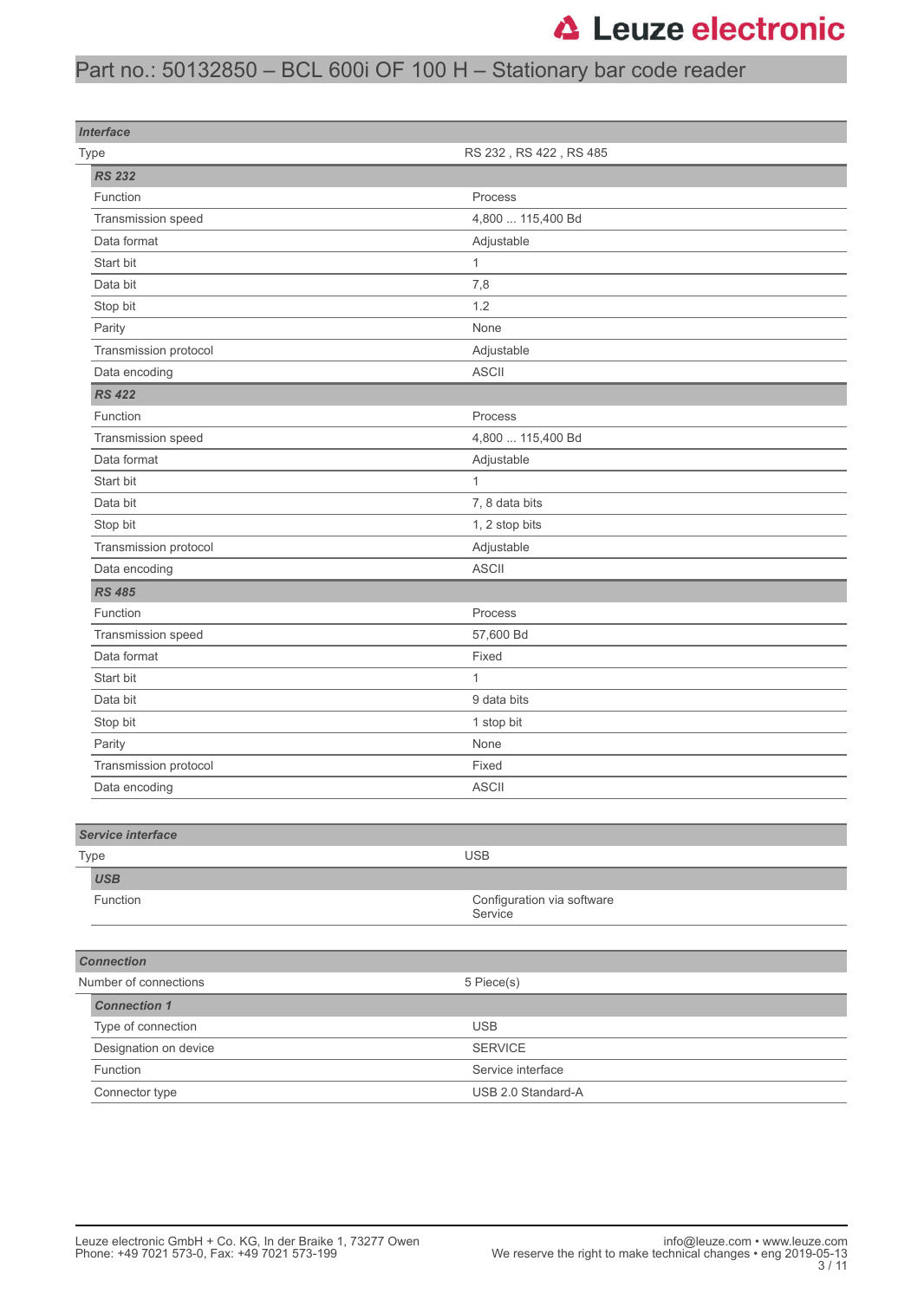### Part no.: 50132850 – BCL 600i OF 100 H – Stationary bar code reader

| <b>Connection 2</b>    |                                           |
|------------------------|-------------------------------------------|
| Type of connection     | Connector                                 |
| Designation on device  | <b>PWR</b>                                |
| Function               | Signal IN<br>Signal OUT<br>Voltage supply |
| Thread size            | M12                                       |
| Type                   | Male                                      |
| Material               | Metal                                     |
| No. of pins            | 5-pin                                     |
| Encoding               | A-coded                                   |
| <b>Connection 3</b>    |                                           |
| Type of connection     | Connector                                 |
| Designation on device  | SW IN/OUT                                 |
| Function               | Signal IN<br>Signal OUT                   |
| Thread size            | M12                                       |
| Type                   | Female                                    |
| Material               | Metal                                     |
| No. of pins            | 5-pin                                     |
| Encoding               | A-coded                                   |
| <b>Connection 4</b>    |                                           |
| Type of connection     | Connector                                 |
| Designation on device  | HOST / BUS IN                             |
| Function               | <b>BUS IN</b>                             |
| Thread size            | M12                                       |
| Type                   | Male                                      |
| Material               | Metal                                     |
| No. of pins            | 5-pin                                     |
| Encoding               | B-coded                                   |
| <b>Connection 5</b>    |                                           |
| Type of connection     | Connector                                 |
| Designation on device  | <b>BUS OUT</b>                            |
| Function               | <b>BUS OUT</b>                            |
| Thread size            | M12                                       |
| Type                   | Male                                      |
| No. of pins            | 5-pin                                     |
|                        |                                           |
| <b>Mechanical data</b> |                                           |
| Design                 | Cubic                                     |
| Dimension (W x H x L)  | 173 mm x 84 mm x 147 mm                   |
| Housing material       | Metal, Diecast aluminum                   |
| Lens cover material    | Glass                                     |
| Net weight             | 1,500 g                                   |
| Housing color          | Red, RAL 3000<br>Silver                   |
| Type of fastening      | Dovetail grooves                          |

Mounting thread

Via optional mounting device

*Operation and display*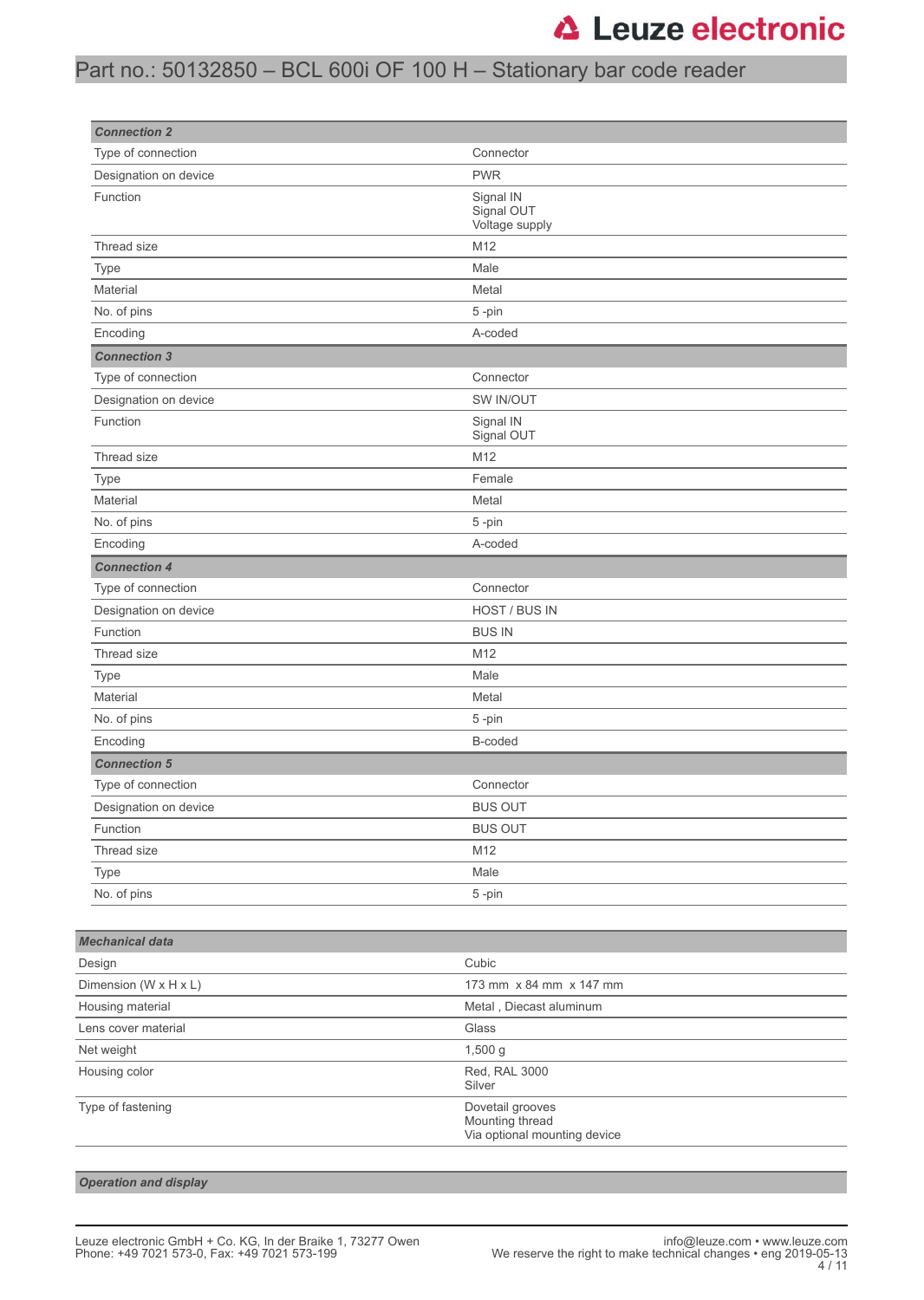### Part no.: 50132850 – BCL 600i OF 100 H – Stationary bar code reader

| Type of display                                                 | LED<br>Monochromatic graphical display, 128x64 pixel, with background light-<br>ing |
|-----------------------------------------------------------------|-------------------------------------------------------------------------------------|
| Number of LEDs                                                  | 2 Piece(s)                                                                          |
| Type of configuration                                           | Via web browser                                                                     |
| Operational controls                                            | Button(s)                                                                           |
|                                                                 |                                                                                     |
| <b>Environmental data</b>                                       |                                                                                     |
| Ambient temperature, operation                                  | 040 °C                                                                              |
| Ambient temperature, storage                                    | $-20+70$ °C                                                                         |
| Relative humidity (non-condensing)                              | 90 %                                                                                |
| Extraneous light tolerance on the bar code, max.                | 2,000 lx                                                                            |
|                                                                 |                                                                                     |
| <b>Certifications</b>                                           |                                                                                     |
| Degree of protection                                            | IP 65                                                                               |
| Protection class                                                | III                                                                                 |
| Certifications                                                  | c UL US                                                                             |
| Test procedure for EMC in accordance with standard              | EN 55022<br>EN 61000-4-2, -3, -4, -6                                                |
| Test procedure for shock in accordance with standard            | IEC 60068-2-27, test Ea                                                             |
| Test procedure for continuous shock in accordance with standard | IEC 60068-2-29, test Eb                                                             |
| Test procedure for vibration in accordance with standard        | IEC 60068-2-6, test Fc                                                              |
| US patents                                                      | US 6,854,649 B                                                                      |
|                                                                 |                                                                                     |
| <b>Classification</b>                                           |                                                                                     |
| Customs tariff number                                           | 84719000                                                                            |
| eCl@ss 8.0                                                      | 27280102                                                                            |
| eCl@ss 9.0                                                      | 27280102                                                                            |
| <b>ETIM 5.0</b>                                                 | EC002550                                                                            |
| <b>ETIM 6.0</b>                                                 | EC002550                                                                            |

#### **Dimensioned drawings**

All dimensions in millimeters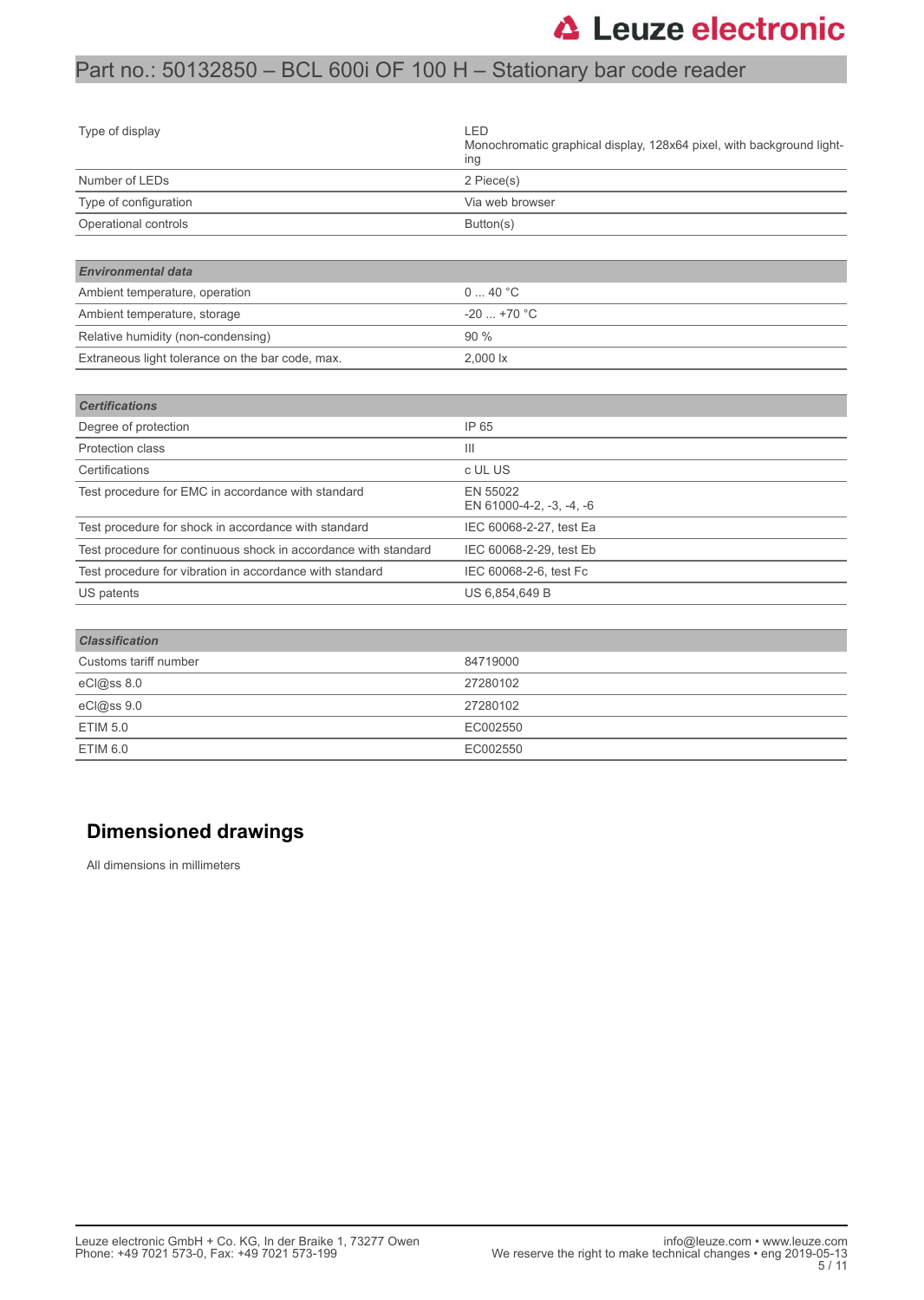Part no.: 50132850 – BCL 600i OF 100 H – Stationary bar code reader



#### **Electrical connection**

| <b>Connection 1</b> | <b>SERVICE</b>      |
|---------------------|---------------------|
| Type of connection  | <b>USB</b>          |
| Function            | l Service interface |
| Connector type      | USB 2.0 Standard-A  |

| Pin | Pin assignment |
|-----|----------------|
|     | $+5$ V DC      |
| 2   | <b>DATA-</b>   |
| 3   | DATA+          |
| 4   | <b>GND</b>     |

| <b>Connection 2</b> | <b>PWR</b>                                |
|---------------------|-------------------------------------------|
| Type of connection  | Connector                                 |
| Function            | Signal IN<br>Signal OUT<br>Voltage supply |
| Thread size         | l M12                                     |
| Type                | Male                                      |
| Material            | Metal                                     |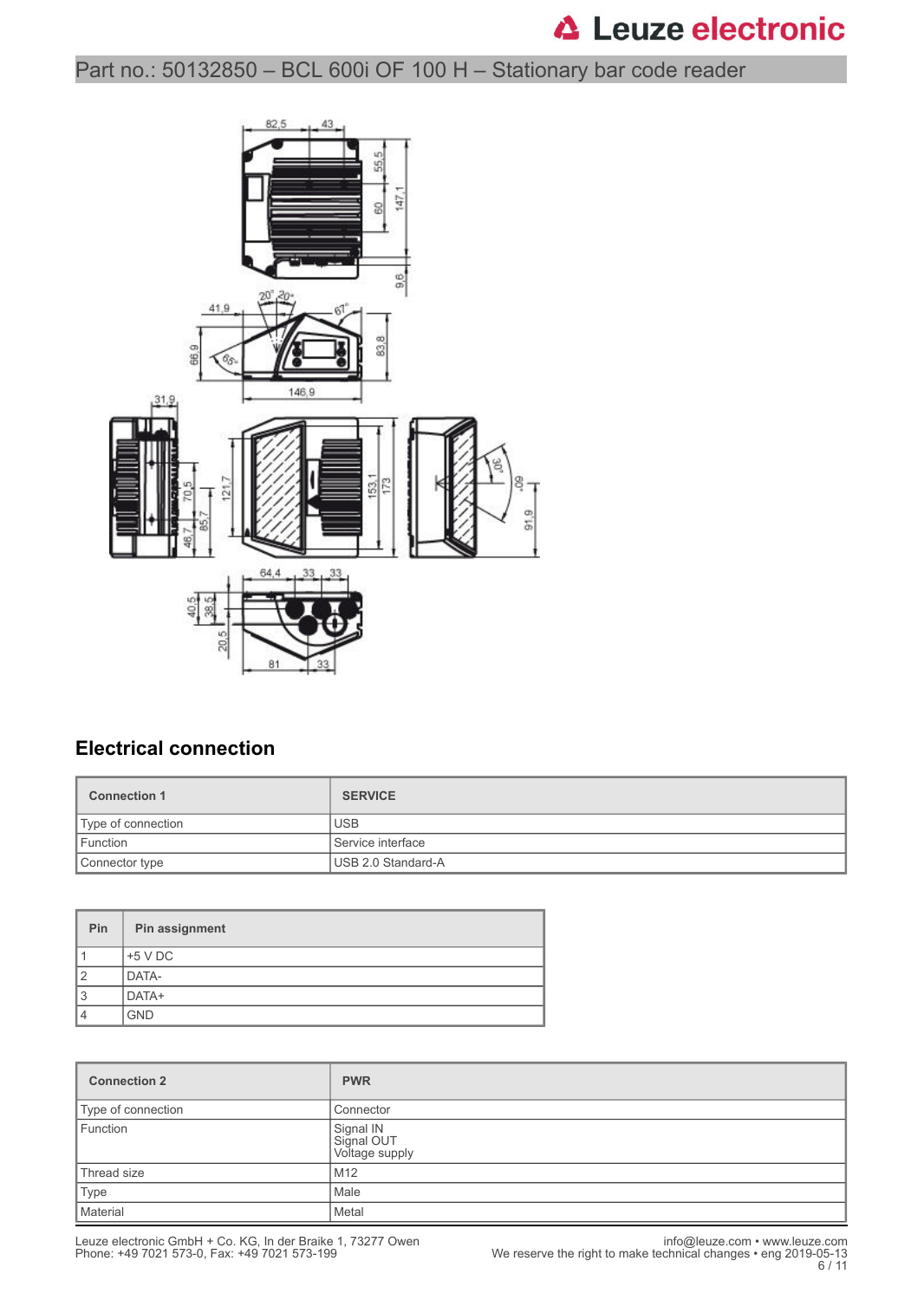### Part no.: 50132850 – BCL 600i OF 100 H – Stationary bar code reader

| <b>Connection 2</b> | <b>PWR</b> |
|---------------------|------------|
| No. of pins         | $5$ -pin   |
| Encoding            | A-coded    |

| Pin            | Pin assignment    |
|----------------|-------------------|
|                | <b>VIN</b>        |
| $\overline{2}$ | SWIO <sub>3</sub> |
| 3              | <b>GND</b>        |
| 4              | SWIO 4            |
| 5              | FE.               |



| Pin | Pin assignment    |
|-----|-------------------|
|     | <b>VOUT</b>       |
| 2   | SWIO <sub>1</sub> |
| 3   | <b>GND</b>        |
| 4   | SWIO <sub>2</sub> |
| 5   | FE.               |

| <b>Connection 4</b> | <b>HOST / BUS IN</b> |
|---------------------|----------------------|
| Type of connection  | Connector            |
| Function            | <b>BUS IN</b>        |
| Thread size         | M12                  |
| Type                | Male                 |
| Material            | Metal                |
| No. of pins         | $5 - pin$            |
| Encoding            | B-coded              |

| Pin            | Pin assignment |
|----------------|----------------|
|                | $CTS/RX+$      |
| $\overline{2}$ | TxD/Tx-        |
| 3              | GND H          |
| $\overline{4}$ | RTS/TX+        |
| 5              | RxD/RX-        |



| Connection 5       | <b>BUS OUT</b> |
|--------------------|----------------|
| Type of connection | Connector      |
|                    |                |

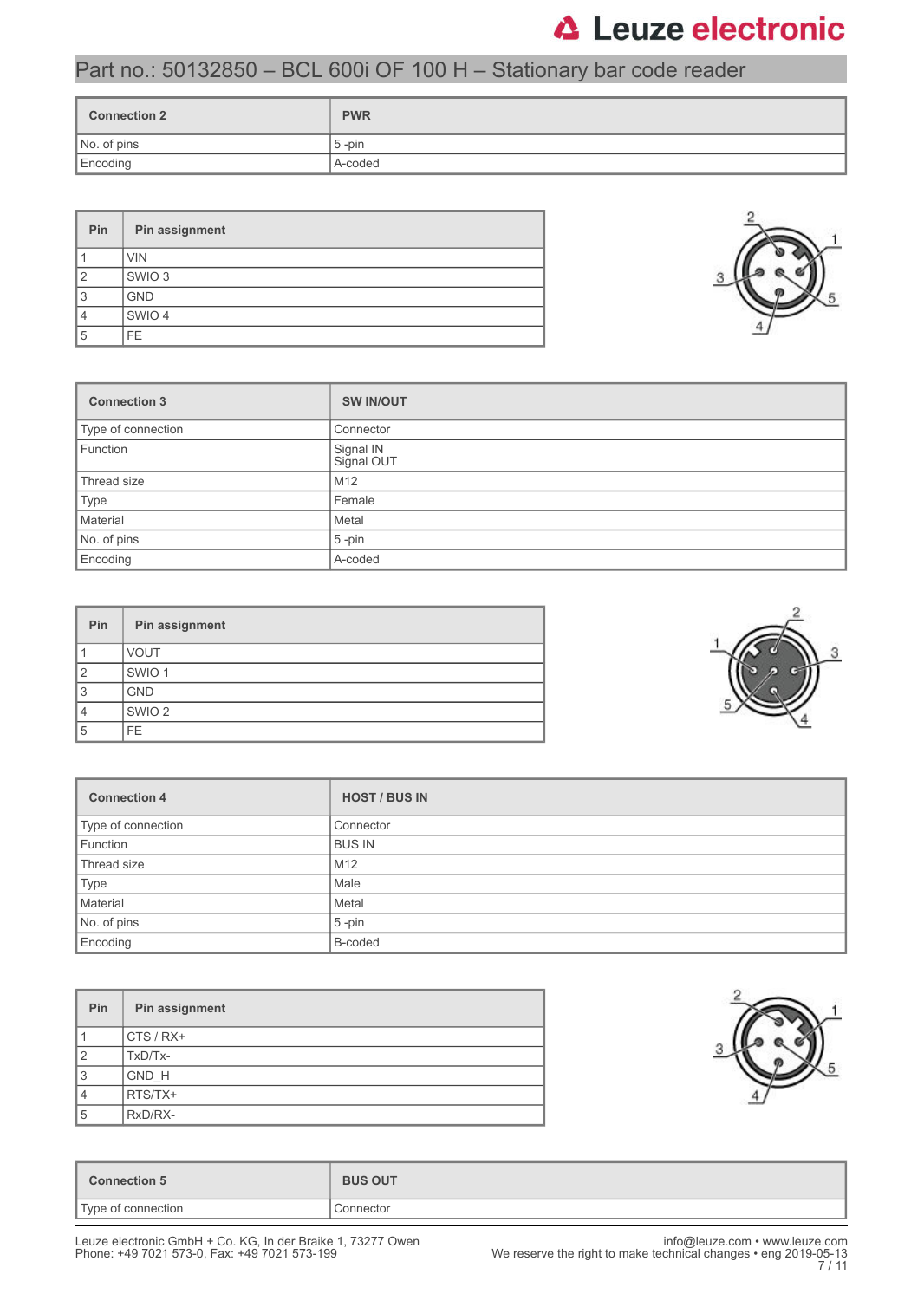### Part no.: 50132850 – BCL 600i OF 100 H – Stationary bar code reader

| <b>Connection 5</b> | <b>BUS OUT</b>  |
|---------------------|-----------------|
| Function            | <b>BUS OUT</b>  |
| Thread size         | M <sub>12</sub> |
| Type                | Male            |
| Material            | Metal           |
| No. of pins         | $5$ -pin        |
| Encoding            | B-coded         |

| Pin            | Pin assignment  |
|----------------|-----------------|
|                | n.c.            |
| $\overline{2}$ | <b>RS 485 B</b> |
| 3              | <b>GND 485</b>  |
| 4              | <b>RS 485 A</b> |
| 5              | <b>FE</b>       |



#### **Diagrams**

#### Reading field curve - Low Density

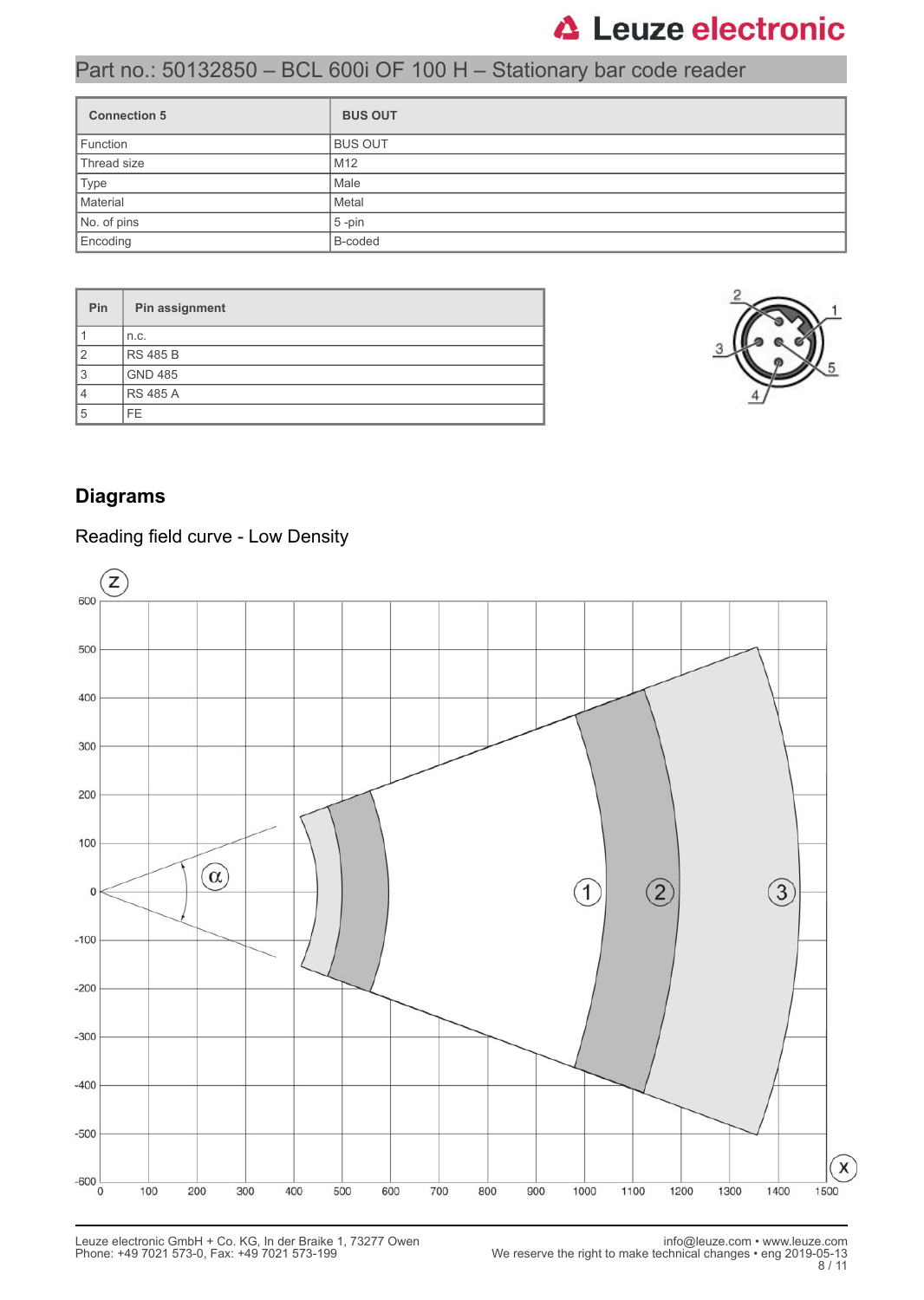#### Part no.: 50132850 – BCL 600i OF 100 H – Stationary bar code reader

- z Reading field height [mm]
- x Reading field distance [mm]
- 1 Module = 0.3 mm: 600 mm 1050 mm (450 mm depth of field)
- 2 Module = 0.35 mm: 500 mm 1200 mm (700 mm depth of field) 3 Module = 0.5 mm: 450 mm - 1450 mm (1000 mm depth of field)

#### **Operation and display**

#### LEDs

| <b>LED</b><br><b>Display</b> |                   |                          | <b>Meaning</b>            |  |  |
|------------------------------|-------------------|--------------------------|---------------------------|--|--|
| $\mathbf{1}$                 | PWR Off           |                          | No supply voltage         |  |  |
|                              |                   | Green, flashing          | Initialization            |  |  |
|                              |                   | Green, continuous light  | Device OK                 |  |  |
|                              |                   | Orange, flashing         | Service operation         |  |  |
|                              |                   | Orange, continuous light | Reset                     |  |  |
|                              |                   | Red, flashing            | Device OK, warning set    |  |  |
|                              |                   | Red, continuous light    | Device error              |  |  |
| <sup>2</sup>                 | <b>NET</b><br>Off |                          | No supply voltage         |  |  |
|                              |                   | Green, flashing          | <b>BUS</b> initialization |  |  |
|                              |                   | Green, continuous light  | Bus operation ok          |  |  |
|                              |                   | Orange, flashing         | Service mode              |  |  |
|                              |                   | Orange, continuous light | Reset                     |  |  |
|                              |                   | Red, flashing            | Communication error       |  |  |
|                              |                   | Red, continuous light    | Network error             |  |  |

#### **Part number code**

Part designation: **BCL XXXX YYZ AAA B**

| <b>BCL</b>  | <b>Operating principle:</b><br>BCL: bar code reader                                                                                                                                           |
|-------------|-----------------------------------------------------------------------------------------------------------------------------------------------------------------------------------------------|
| <b>XXXX</b> | Series/interface (integrated fieldbus technology):<br>600i: RS 232/RS 422/ RS 485 (multiNet master)<br>601i: RS 485 (multiNet slave)<br>604i: PROFIBUS DP<br>608i: Ethernet<br>648i: PROFINET |
| YY          | <b>Scanning principle:</b><br>S: line scanner (single line)<br>O: oscillating-mirror scanner (oscillating mirror)                                                                             |
| ΙZ          | Optics:<br>N: High Density (close)<br>M: Medium Density (medium distance)<br>F: Low Density (remote)<br>L: Long Range (very large distances)                                                  |
| l AAA       | Beam exit:<br>100: lateral<br>$102:$ front                                                                                                                                                    |
| l BB        | Special equipment:<br>H: with heating                                                                                                                                                         |

| <b>Note</b>                                                                                           |
|-------------------------------------------------------------------------------------------------------|
| A list with all available device types can be found on the Leuze electronic website at www.leuze.com. |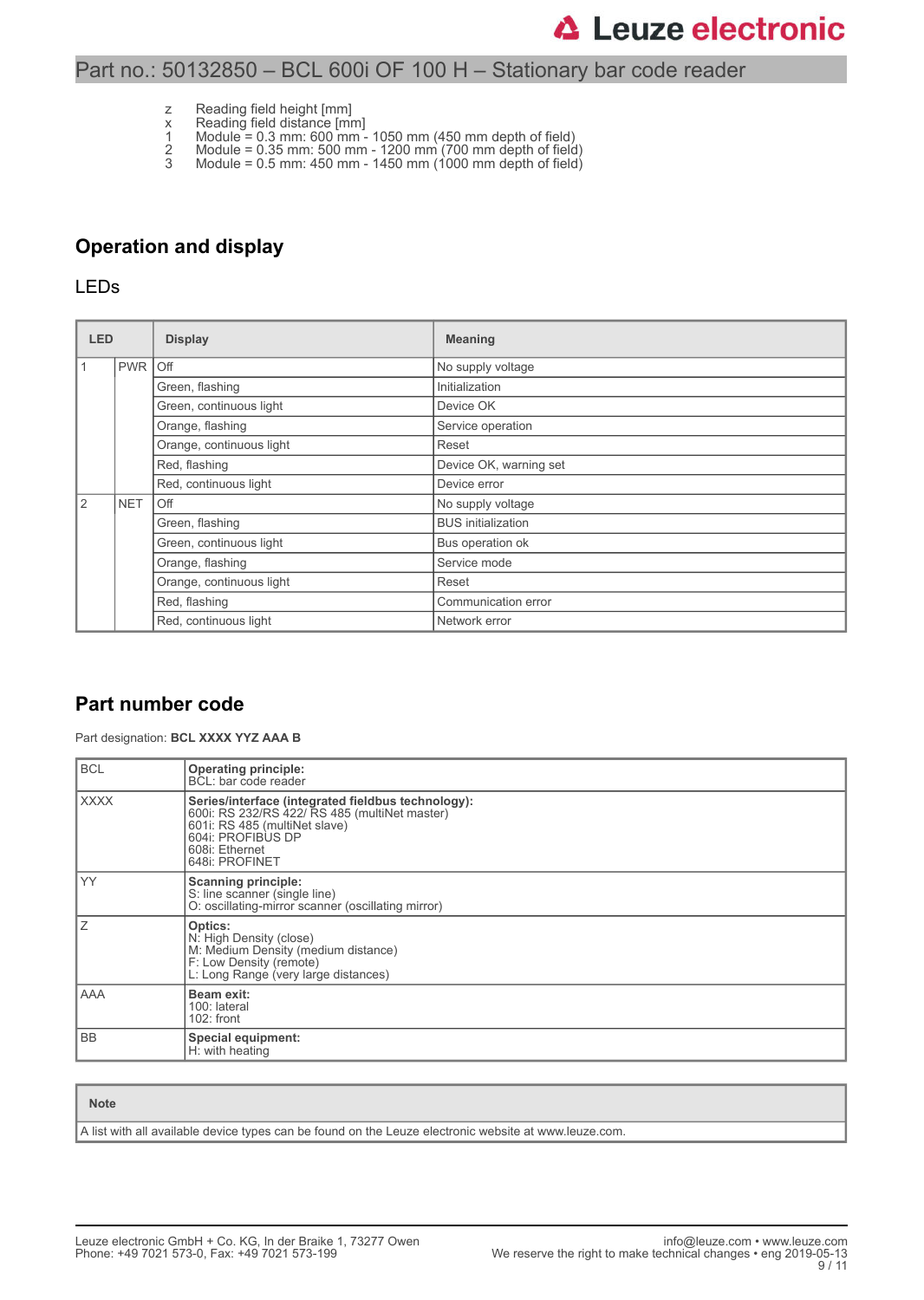#### **Accessories**

Connection technology - Connection cables

|   | Part no. | <b>Designation</b>         | <b>Article</b>     | <b>Description</b>                                                                                                                                         |
|---|----------|----------------------------|--------------------|------------------------------------------------------------------------------------------------------------------------------------------------------------|
| ß | 50132079 | KD U-M12-5A-<br>$V1 - 050$ | l Connection cable | Connection 1: Connector, M12, Axial, Female, A-coded, 5-pin<br>Connection 2: Open end<br>Shielded: No<br>Cable length: 5,000 mm<br>Sheathing material: PVC |

### Connection technology - Interconnection cables

|                |                       | Part no. | <b>Designation</b>              | <b>Article</b>           | <b>Description</b>                                                                                                                                                                                                                     |
|----------------|-----------------------|----------|---------------------------------|--------------------------|----------------------------------------------------------------------------------------------------------------------------------------------------------------------------------------------------------------------------------------|
| 0,0<br>Ÿ.<br>Ħ | $\sigma_{\rm m}$<br>諨 | 50107726 | <b>KB USB A - USB</b><br>A      | Interconnection<br>cable | Suitable for interface: USB<br>Connection 1: USB<br>Connection 2: USB<br>Shielded: Yes<br>Cable length: 1,800 mm<br>Sheathing material: PVC                                                                                            |
|                |                       | 50135254 | KDS PB-M12-4A-<br>M12-4A-P3-050 | Interconnection<br>cable | Suitable for interface: PROFIBUS DP<br>Connection 1: Connector, M12, Axial, Female, B-coded, 2-pin<br>Connection 2: Connector, M12, Axial, Male, B-coded, 4 -pin<br>Shielded: Yes<br>Cable length: 5,000 mm<br>Sheathing material: PUR |

## Connection technology - Terminating resistors

| Part no. | <b>Designation</b> | <b>Article</b>  | <b>Description</b>                                                                                                                 |
|----------|--------------------|-----------------|------------------------------------------------------------------------------------------------------------------------------------|
| 50038539 | <b>TS 02-4-SA</b>  | Terminator plug | Suitable for: MultiNet Plus, PROFIBUS DP<br>Connection 1: Connector, M12, Axial, Male, B-coded, 4-pin<br>Function: Bus termination |

### Mounting technology - Other

|                 | Part no. | <b>Designation</b> | <b>Article</b>   | <b>Description</b>                                                                                 |
|-----------------|----------|--------------------|------------------|----------------------------------------------------------------------------------------------------|
| $\overline{12}$ | 50111224 | <b>BT 59</b>       | Mounting bracket | Fastening, at system: Groove mounting<br>Mounting bracket, at device: Clampable<br>Material: Metal |